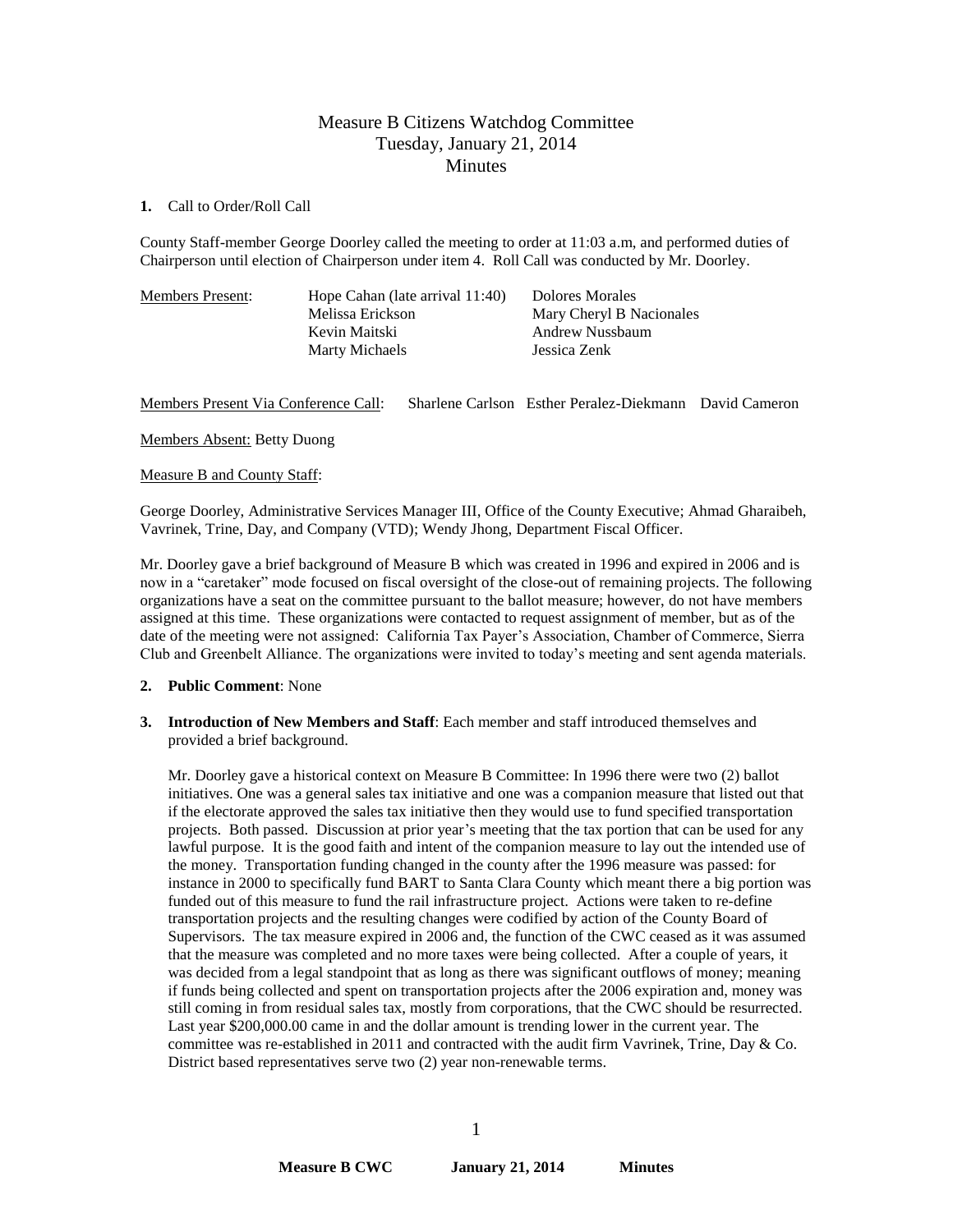Member Nacionales asked how engaged the committee is in the audit portion phase. Mr. Doorley indicated the conduct of the audit is a technical process with the county fiscal staff and the audit firm. Mr. Doorley said he is not aware of any historical involvement leading up to the final audit by members of the committee. The primary role of the committee with regard to the audit is to review and approve the audit.

Member Michaels asked if it is possible to discuss the wind-down scenario and committee and considering minimal amount of money spent. How do we wind it down and what are the deliveries.

Mr Doorley indicated that he will address the inquiry in Item 7.

## **4. Election of Chair and Vice Chair**: Mr. Doorley open the floor to nominations.

Moved by Member Peralez-Dieckmann and seconded by Member Michaels to nominate Melissa Erickson as Chair or vice chair. Melissa Erickson accepted the nomination for Chair. Discussion: Member Zack asked for Ms. Erickson's role and experience. Ms. Erickson indicated that she was program manager in charge a couple of years ago and was responsible for the formation of the committee. The motion passed unanimously.

Mr. Doorley invited newly elected Chair Erickson to take over the meeting, which she accepted.

Moved by Chair Erickson and seconded by Member Michaels to nominate Dolores Morales as vicechair. Ms. Morales accepted the nomination. The motion passed unanimously.

## **5. Approval of Draft Minutes from November 27, 2012 meeting:**

1. Dave Cameron noted on page 2, 2nd to the last bullet point reads …"DOF *is in* contact with them." It should read …."DOF *should be* in contact with them."

Moved by Member Nacionales and seconded by Member Morales, to approve the CWC November 27, 2012 draft minutes as amended, which passed unanimously.

## **6. Measure B Financial Audits for FY 2013 and public hearing regarding how Measure B funds are being spent:**

- **a. Open Public Hearing –** None
- **b. Close Public Hearing -** Closed
- **c. Approve Audit Reports (Ahmed Gharaibeh, Vavrinek, Trine, Day & Co., LLP)**
	- Mr. Gharaibeh directed attention to the Independent Auditor's Reports and Fund Financial Statements prepared by VTD, for Fiscal Year 2013 and provided a brief synopsis of the internal control opinion and financial statement opinion for fiscal year 2013. Mr. Gharaibeh directed the members to Page 4 of the audit report regarding the statement of revenues and expenses and changes in fund balance indicating that sales tax is winding down and expenses are primarily from VTA billings charged to Measure B. VTD adheres to Government Accounting Standards Board. Mr. Gharaibeh advised that the financial statements were an unqualified opinion, that is, a clean opinion, with no exceptions or adjustments

Member Zenk asked Mr. Gharaibeh if the language in Measure B is checked against the companion measure. Mr. Gharaibeh said that the expenses is 2013 were checked against both.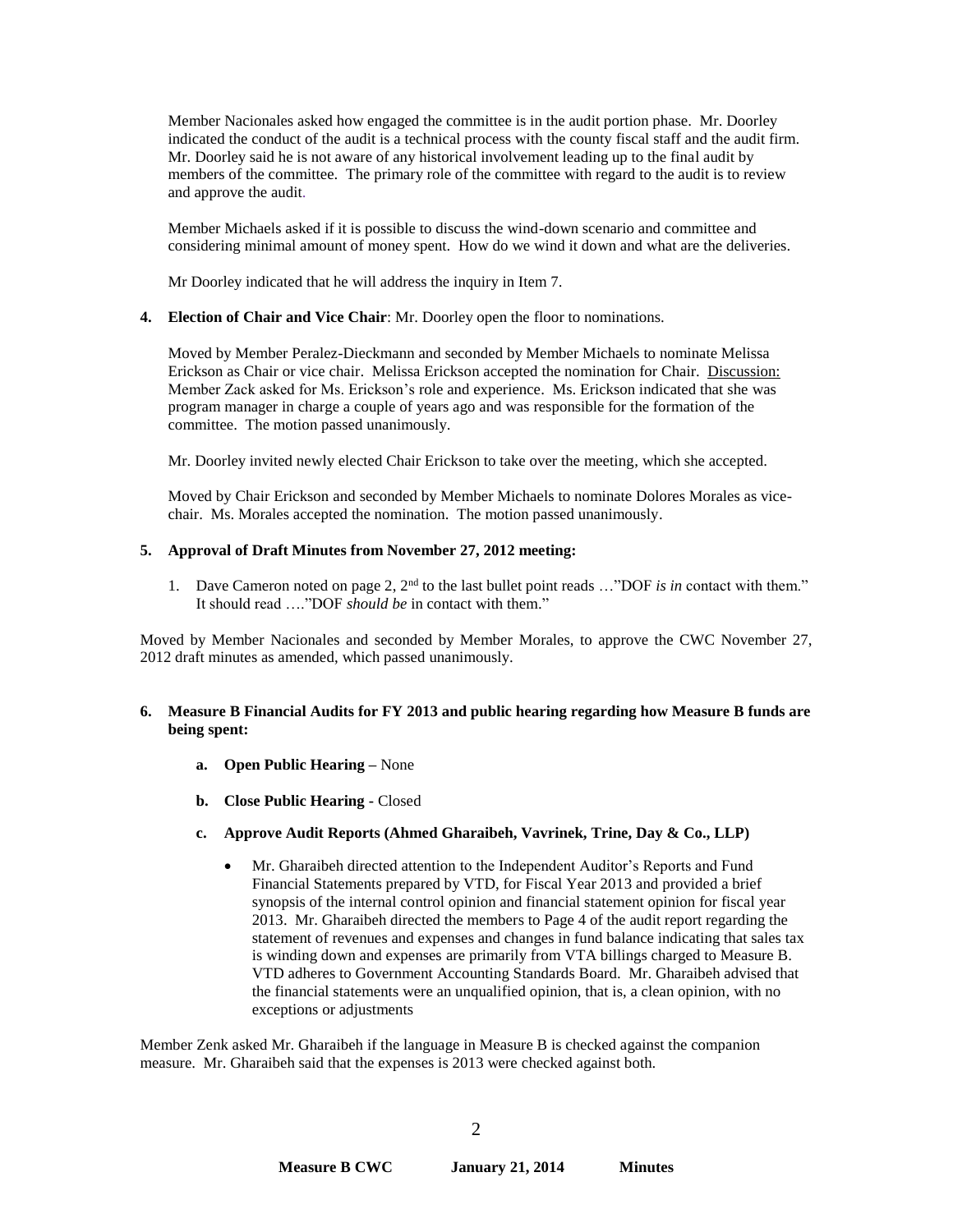Mr. Doorley pointed out on page 14 of the audit under Compliance and Other Matters, where it says: In addition, we performed specific testing to determine that the Measure B funds were expended for transportation projects specified in Measure A and/or approved by the County Board of Supervisors.

Member Michaels asked that based on the rate of spending, is it reasonable to say that the fund will be depleted in three (3) years. Mr. Garaibeh said the bulk of the fund balance is related to billings from VTA and with construction, can come in in one month and sometimes a longer period of time. VTA would have a better picture of when their projects will be complete.

Member Morales commented about the November 27, 2012 minutes on page 3, 2<sup>nd</sup> bullet point regarding the county's spending vs. receiving, adding perhaps it could be paired along with Member Michaels comment.

Moved by Member Zack and seconded by Member Morales, the audit report for fiscal year 2013 was approved unanimously.

- d. Authorize Administration to Publish Report:
	- Chair Erickson indicated that publishing the audit report publicly is part of the requirement and entertained a motion for approval to authorize administration to publish the audit report.

Moved by Member Morales and seconded by Member Maitski, to authorize the publishing the audit report which passed unanimously.

Member Nacionales asked for clarification on seeking Board of Supervisors approval before publishing the audit report. Mr. Doorley said it's published on-line on the County's website as well as an extract copy of the report in a trade publication adding that copies are provided to the Board of Supervisors.

# **7. Informational Report on financial closeout of projects:**

Mr. Doorley distributed three reports; Transportation Improvement Program Revenues, Expenditures and Changes in Fund Balance. County Roads & Airports Department Projects, Valley Transportation Authority Projects and summarized these reports as follows:

- Transportation Improvement Program: Chart was created based on information available from fiscal years 1999 to 2013. In 1999 revenues were approximately \$150,000,000.00 with expenditures at approximately \$50,000,000.00, peaking in FY 2003 with revenues at approximately \$419,000,000.00 and expenditures at approximately \$460,000,000.00 which has since been tapering down. Bond proceeds increased the revenues a bit however, these bonds were paid off, which is why the revenue and expenditure piece does not sync up as pristine. There has been a drop in last four (4) FY's from \$700,000.00 in FY 2010 in receipts, down to \$223,000.00 in FY 2013.
- VTA report noted close out dates for all of the projects and included additional environmental mitigation projects not called out separately before we could look at the fiscal impact.
- Additional funds in the amount of \$6,200,000.00 were allocated to the County Roads & Airports Department and specifically separated out into each of the five (5) supervisorial districts with the intent to adhere to the intent of the original ballot measure to fund county-wide transportation infrastructure improvement projects. While not yet complete, the projects are underway with funds reserved for completion. As of December 31, 2013, \$743,000.00 has been expended out of that fund with an additional \$5,400,000.00 still to spend on the County Roads & Airports projects list.